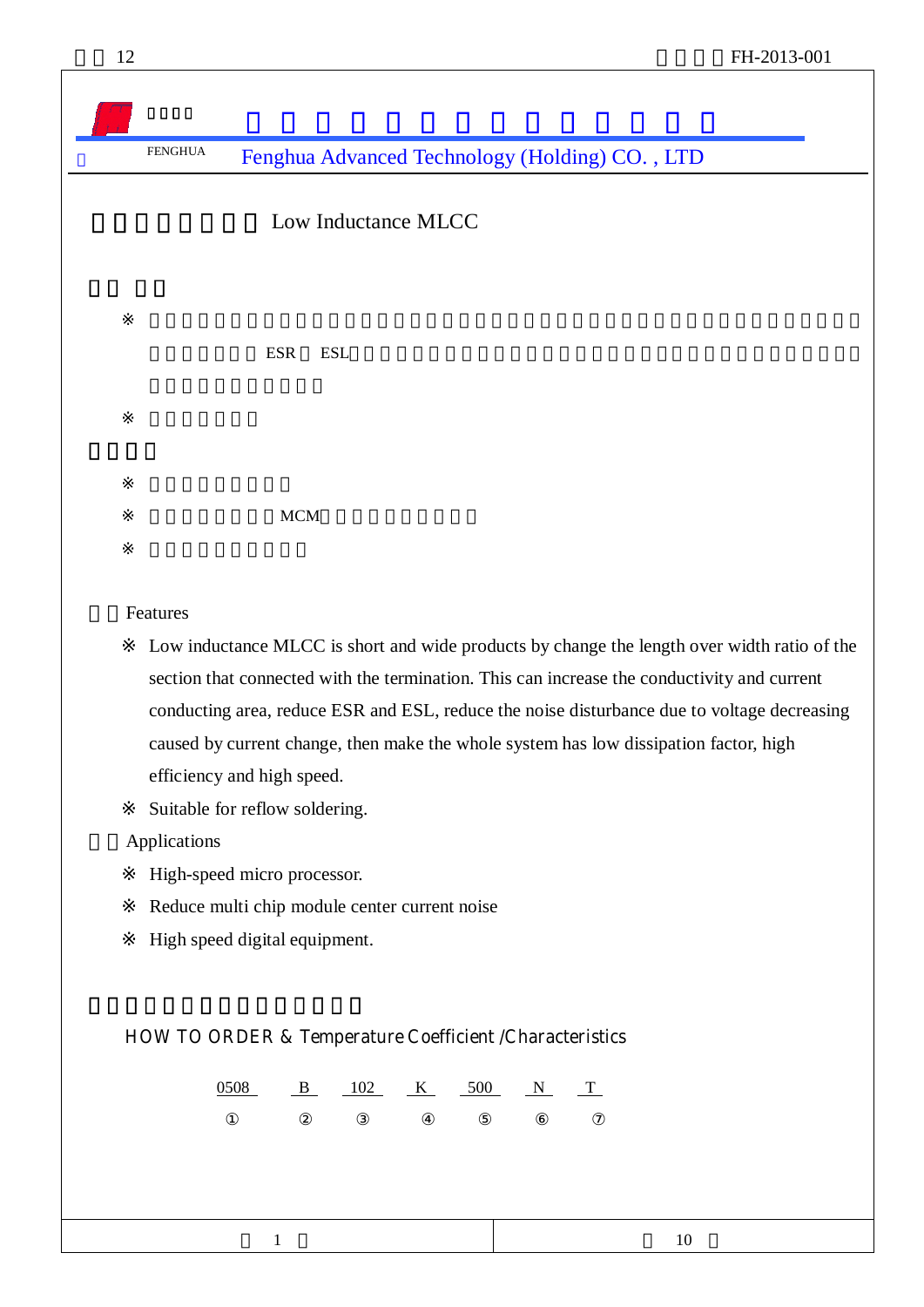#### PRODUCT SIZE AND PRODUCT TYPE

| Code | L(inch) | W(inch) |
|------|---------|---------|
| 0508 | 0.05    | 0.08    |
| 0612 | 0.06    | 0.12    |

### DIELECTRIC STYLE

| (Dielectric Code) | CG.        |     |     |
|-------------------|------------|-----|-----|
| (Dielectric)      | <b>COG</b> | V7D | V5V |

### NOMINAL CAPACITANCE (unit): pF (Express Method) (Actual Value) 0R5 0.5 1R0 1.0 102  $10 \times 10^2$ … … … … … … …  $\sim$ R strategies and R Note: the first two digits are significant; third digit denotes number of zeros; R=decimal point.

### CAPACITANCE TOLERANCE

| (Code)      |           |         |          |
|-------------|-----------|---------|----------|
| (Tolerance) | $± 5.0\%$ | $±10\%$ | $± 20\%$ |

### RATED VOLTAGE  $\qquad \qquad$  (unit) V

|                  | $19.11 \text{m}$ , 90.11.190 | $($ umu                                           |
|------------------|------------------------------|---------------------------------------------------|
| (Express Method) | (Actual Value)               |                                                   |
| 6R3              | 6.3                          | $\theta$                                          |
| 500              | $50 \times 10^{9}$           | R                                                 |
| 201              | $20 \times 10^{1}$           | Note: the first two digits are significant; third |
| 102              | $10 \times 10^2$             | digit denotes number of zeros; R=decimal point.   |
| $\cdots$         | $\cdots$                     |                                                   |

.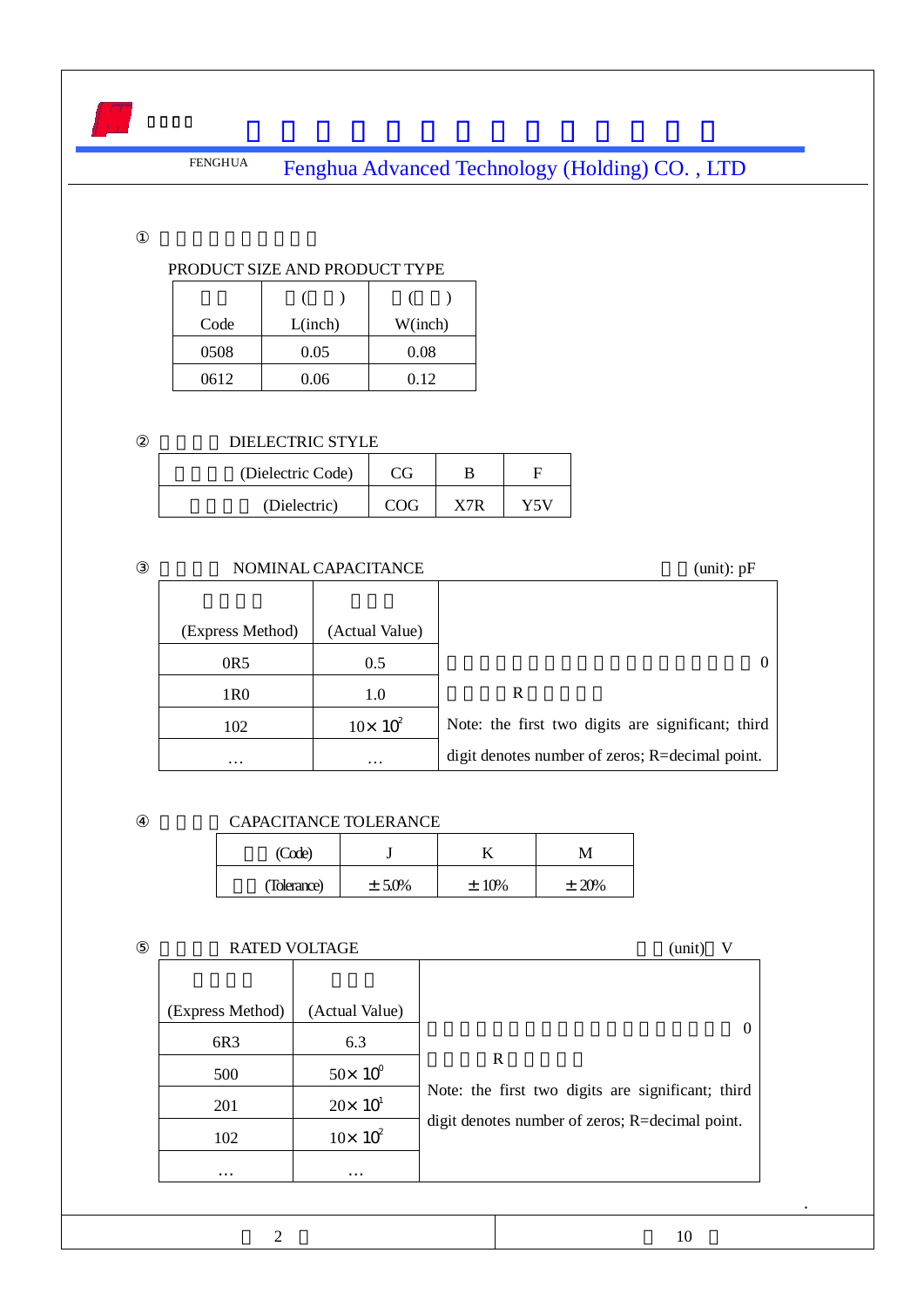| <b>TERMINAL MATERIAL STYLES</b> |                  |
|---------------------------------|------------------|
| <b>Termination Styles</b>       | (Express Method) |
| Silver Solderable Termination   |                  |
| Copper Solderable Termination   |                  |
| Nickel Barrier Termination      |                  |

### PACKAGE STYLES

| Bulk Bag | <b>Taping Package</b> |
|----------|-----------------------|

|     |                | <b>Temperature Coefficient /Characteristics</b> |                                                                                              |
|-----|----------------|-------------------------------------------------|----------------------------------------------------------------------------------------------|
|     |                |                                                 |                                                                                              |
|     |                |                                                 | Dielectric Reference Temperature Point Temperature Coefficient   Operation Temperature Range |
| COG | $20^{\circ}$ C | 0±30<br>ppm/                                    | -125<br>$-55$                                                                                |
| X7R | $20^{\circ}$ C | $\pm 15\%$                                      | 125<br>$-55$                                                                                 |
| Y5V | $20^{\circ}$ C | -80%<br>$+30\%$                                 | 85<br>-25                                                                                    |

### $20^{\circ}\text{C}$  85°C

Note Nominal temperature coefficient and allowed tolerance of class are decided by the changing of the capacitance between 20°C and 85°C



|      |                 | W               | т               | <b>WB</b>       |
|------|-----------------|-----------------|-----------------|-----------------|
| 0508 | $1.20 \pm 0.10$ | $2.00 \pm 0.20$ | $0.80 \pm 0.10$ | $0.25 \pm 0.10$ |
| 0612 | $1.60 \pm 0.10$ | $3.20 \pm 0.20$ | $0.80 \pm 0.15$ | $0.25 \pm 0.10$ |
|      |                 |                 |                 | 10              |

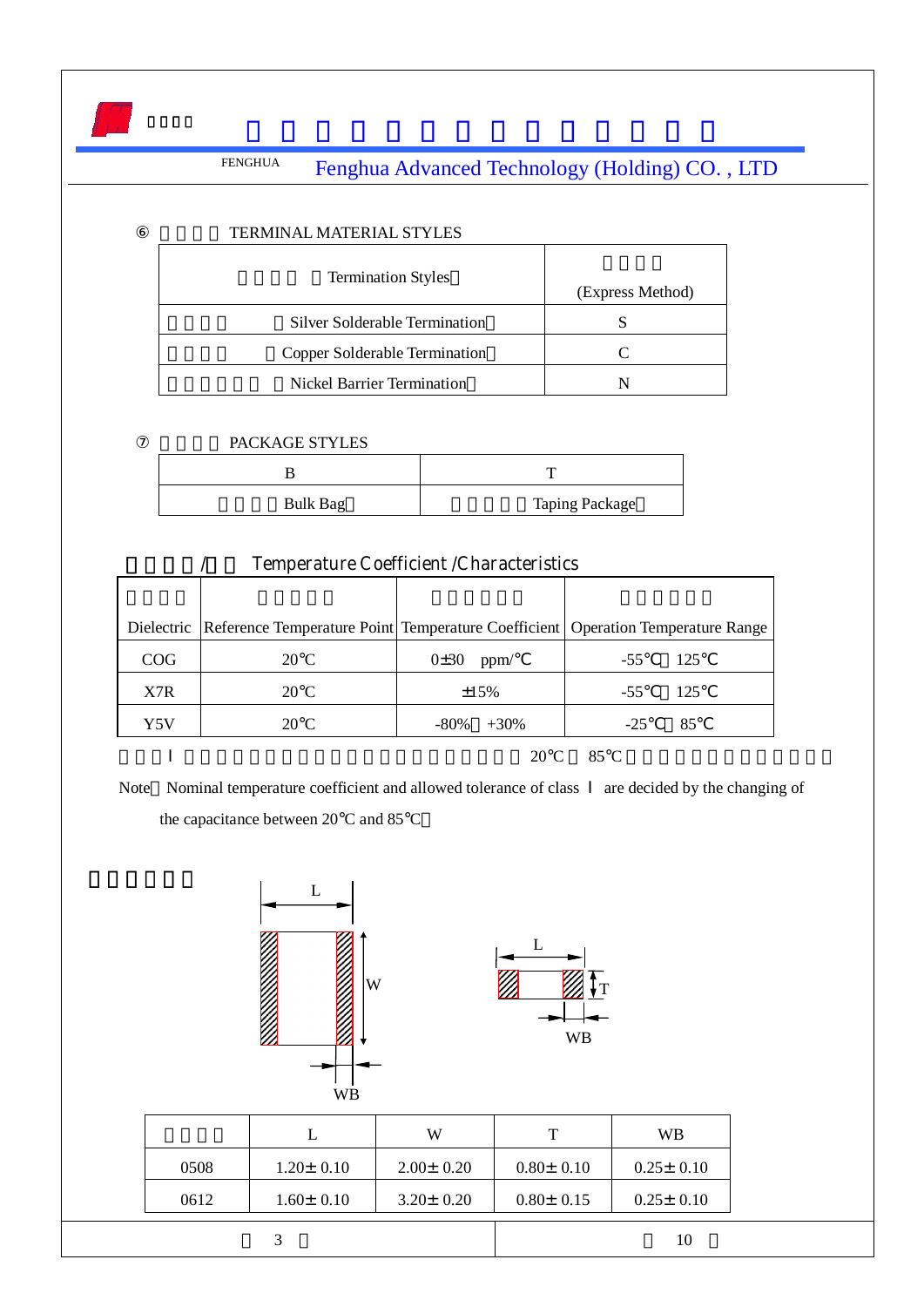|                     | 0508      |                |       |                           |     |     |        |     |       |
|---------------------|-----------|----------------|-------|---------------------------|-----|-----|--------|-----|-------|
|                     | $\rm COG$ |                |       | $\ensuremath{\text{XTR}}$ |     |     | Y5V    |     |       |
|                     | 16V       | 25V            | $50V$ | 16V                       | 25V | 50V | 16V    | 25V | $50V$ |
|                     |           |                |       |                           |     |     |        |     |       |
| 0.5PF               |           |                |       |                           |     |     |        |     |       |
| 5 PF                |           |                |       |                           |     |     |        |     |       |
| $10\ \mathrm{PF}$   |           |                |       |                           |     |     |        |     |       |
| <b>20 PF</b>        |           |                |       |                           |     |     |        |     |       |
| 22 PF               |           |                |       |                           |     |     |        |     |       |
| 33 PF               |           |                |       |                           |     |     |        |     |       |
| 47 PF               |           |                |       |                           |     |     |        |     |       |
| $100\ \mathrm{PF}$  |           |                |       |                           |     |     |        |     |       |
| 150 PF              |           |                |       |                           |     |     |        |     |       |
| 220 PF              |           |                |       |                           |     |     |        |     |       |
| 330 PF              |           |                |       |                           |     |     |        |     |       |
| 470 PF              |           |                |       |                           |     |     |        |     |       |
| $1000\ \mathrm{PF}$ |           |                |       |                           |     |     |        |     |       |
| 2.2nF               |           |                |       |                           |     |     |        |     |       |
| 3.3nF               |           |                |       |                           |     |     |        |     |       |
| 4.7nF               |           |                |       |                           |     |     |        |     |       |
| 6.8nF               |           |                |       |                           |     |     |        |     |       |
| $10\ \mathrm{nF}$   |           |                |       |                           |     |     |        |     |       |
| $22\ \mathrm{nF}$   |           |                |       |                           |     |     |        |     |       |
| $33\ \mathrm{nF}$   |           |                |       |                           |     |     |        |     |       |
| $47\ \mathrm{nF}$   |           |                |       |                           |     |     |        |     |       |
| $68~\mathrm{nF}$    |           |                |       |                           |     |     |        |     |       |
| $100\ \mathrm{nF}$  |           |                |       |                           |     |     |        |     |       |
| $220nF$             |           |                |       |                           |     |     |        |     |       |
| $330\ \mathrm{nF}$  |           |                |       |                           |     |     |        |     |       |
| $470\ \mathrm{nF}$  |           |                |       |                           |     |     |        |     |       |
|                     |           |                |       |                           |     |     |        |     |       |
|                     |           |                |       |                           |     |     |        |     |       |
|                     |           | $\overline{4}$ |       |                           |     |     | $10\,$ |     |       |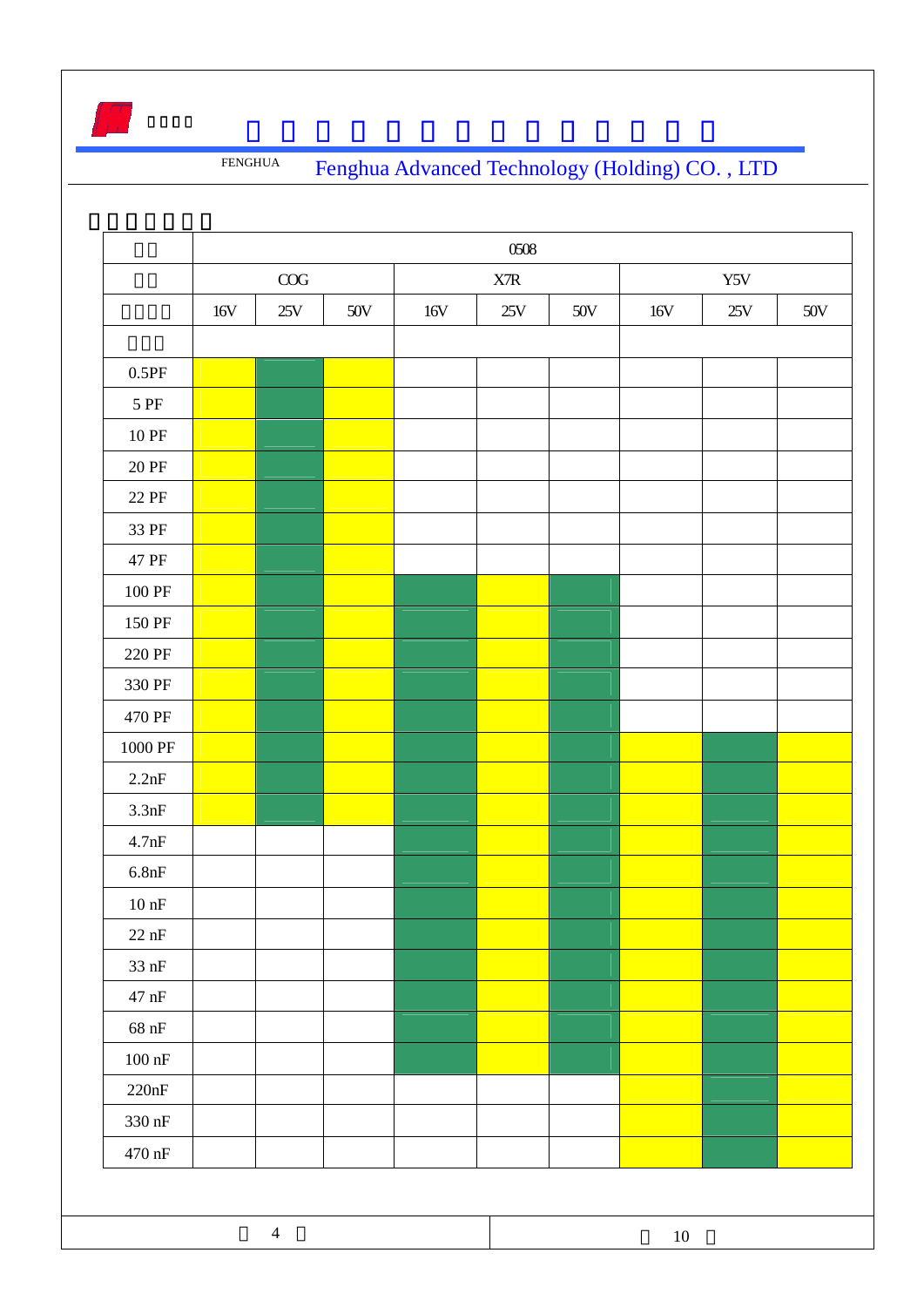

|                    |           |     |       |                           | 0612 |       |       |                |     |
|--------------------|-----------|-----|-------|---------------------------|------|-------|-------|----------------|-----|
|                    | $\rm COG$ |     |       | $\ensuremath{\text{XTR}}$ |      |       | Y5V   |                |     |
|                    | 16V       | 25V | $50V$ | 16V                       | 25V  | $50V$ | $16V$ | $25\mathrm{V}$ | 50V |
|                    |           |     |       |                           |      |       |       |                |     |
| $0.5\mathrm{PF}$   |           |     |       |                           |      |       |       |                |     |
| 5 PF               |           |     |       |                           |      |       |       |                |     |
| $10\ \mathrm{PF}$  |           |     |       |                           |      |       |       |                |     |
| $22\ \mathrm{PF}$  |           |     |       |                           |      |       |       |                |     |
| 33 PF              |           |     |       |                           |      |       |       |                |     |
| 47 PF              |           |     |       |                           |      |       |       |                |     |
| $100\ \mathrm{PF}$ |           |     |       |                           |      |       |       |                |     |
| 220 PF             |           |     |       |                           |      |       |       |                |     |
| 330 PF             |           |     |       |                           |      |       |       |                |     |
| 470 PF             |           |     |       |                           |      |       |       |                |     |
| 1000 PF            |           |     |       |                           |      |       |       |                |     |
| 2.2nF              |           |     |       |                           |      |       |       |                |     |
| 3.3nF              |           |     |       |                           |      |       |       |                |     |
| 4.7nF              |           |     |       |                           |      |       |       |                |     |
| $6.8nF$            |           |     |       |                           |      |       |       |                |     |
| $10\:\rm nF$       |           |     |       |                           |      |       |       |                |     |
| $22\ \mathrm{nF}$  |           |     |       |                           |      |       |       |                |     |
| $33$ nF            |           |     |       |                           |      |       |       |                |     |
| $47\ \mathrm{nF}$  |           |     |       |                           |      |       |       |                |     |
| $68~\rm nF$        |           |     |       |                           |      |       |       |                |     |
| $100\ \mathrm{nF}$ |           |     |       |                           |      |       |       |                |     |
| 220nF              |           |     |       |                           |      |       |       |                |     |
| 330 nF             |           |     |       |                           |      |       |       |                |     |
| $470\ \mathrm{nF}$ |           |     |       |                           |      |       |       |                |     |
| $1uF$              |           |     |       |                           |      |       |       |                |     |
| 2.2uF              |           |     |       |                           |      |       |       |                |     |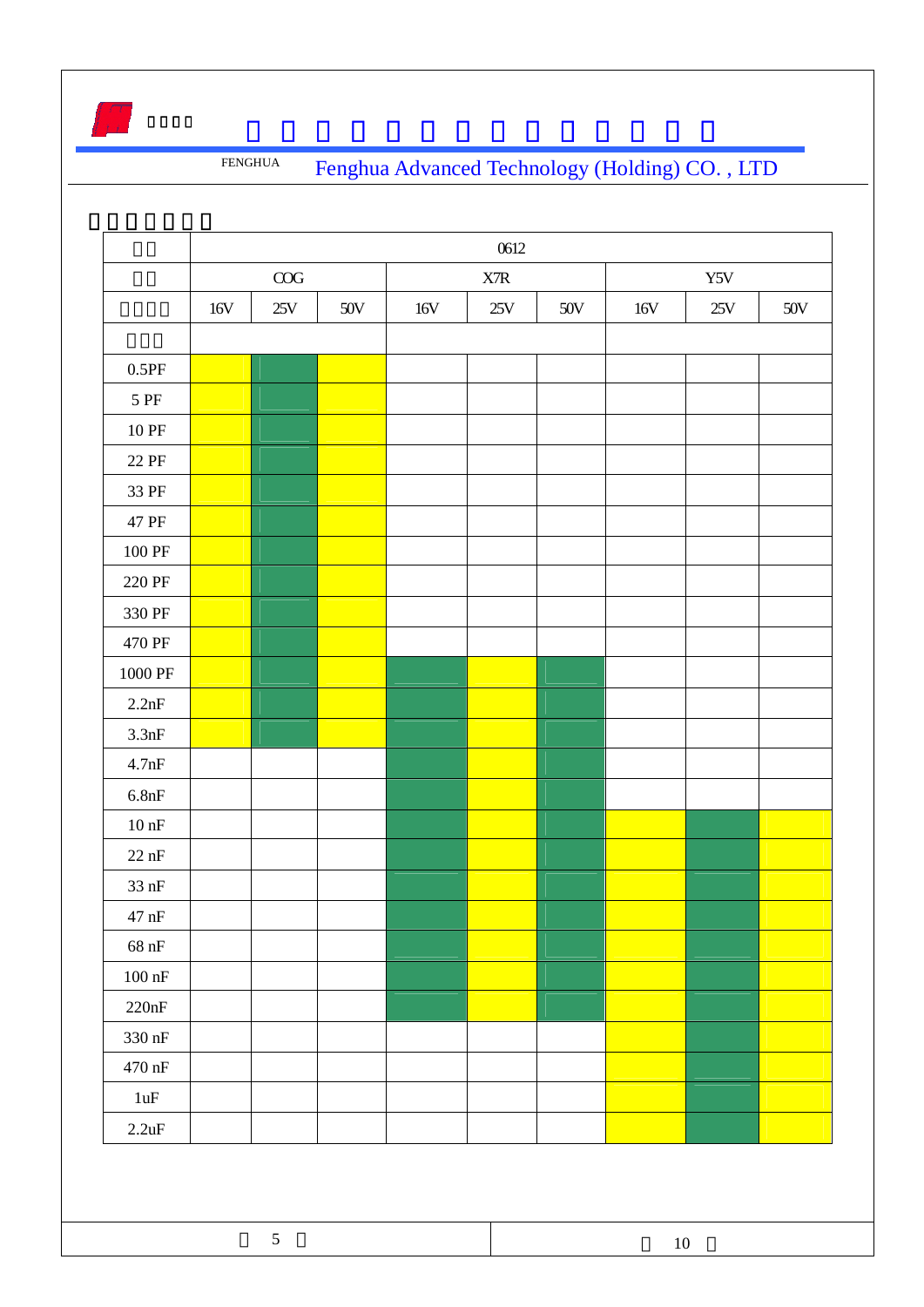

|                                    | <b>Reliability Test</b>                               |                                                                                                |             |             |                                                                                                |                                                                                                                                                                        |                                                       |                                           |                                                 |                                           |
|------------------------------------|-------------------------------------------------------|------------------------------------------------------------------------------------------------|-------------|-------------|------------------------------------------------------------------------------------------------|------------------------------------------------------------------------------------------------------------------------------------------------------------------------|-------------------------------------------------------|-------------------------------------------|-------------------------------------------------|-------------------------------------------|
| Item                               | <b>Technical Specification</b>                        |                                                                                                |             |             |                                                                                                |                                                                                                                                                                        | <b>Test Method and Remarks</b>                        |                                           |                                                 |                                           |
| Capacitance                        | Should be within the specified<br>Class<br>tolerance. |                                                                                                |             |             |                                                                                                |                                                                                                                                                                        |                                                       | Capacitance<br>1000pF<br>1000 pF          | Measuring<br>Frequency<br>1MHz±10%<br>1KHZ± 10% | Measuring<br>Voltage<br>$1.0\pm 0.2$ Vrms |
|                                    | Class                                                 | Should be within the specified<br>tolerance.                                                   |             |             |                                                                                                | 25<br>± 3<br>Test Temprature: $25 \pm 3$<br>$10\mu F$<br>$\mathbf C$<br>: 1KHZ± 10%<br>: $1.0 \pm 0.2$ Vrms<br>Test Frequency: 1KHZ± 10%<br>Test Voltage: 1.0± 0.2Vrms |                                                       |                                           |                                                 |                                           |
| (DF, tan)<br>Dissipation<br>Factor | Class                                                 | DF<br>0.56%<br>$1.5[(150/Cr)+7] \times 10^{-4}$                                                |             | 5pF         | $Cr$ 5 pF                                                                                      | Capacitance<br>$Cr$ 50 pF                                                                                                                                              | Measuring<br>Frequency<br>1MHz±10%<br>$1MHz \pm 10\%$ | Measuring<br>Voltage<br>$1.0\pm 0.2$ Vrms |                                                 |                                           |
|                                    |                                                       | 0.15%<br>0.15%                                                                                 |             |             |                                                                                                | 50pF                                                                                                                                                                   | Cr                                                    | $1000$ pF<br>1000 pF                      | 1MHZ± 10%<br>1KHZ± 10%                          |                                           |
| (DF, tan)<br>Dissipation<br>Factor | Class                                                 | X7R                                                                                            | 50V<br>2.5% | 25V<br>3.5% | 16V<br>5.0%                                                                                    |                                                                                                                                                                        | $C$ 10 $\mu$ F                                        |                                           |                                                 |                                           |
|                                    |                                                       | $25\mathrm{V}$<br>16V<br>7.0%<br>$C$ 1.0 $\mu$ F<br>Y5V<br>12.5%<br>$9.0\%$<br>$C$ 1.0 $\mu$ F |             |             | : 1KHZ± 10%<br>: $1.0 \pm 0.2$ Vrms<br>Test Frequency: 1KHZ± 10%<br>Test Voltage: 1.0± 0.2Vrms |                                                                                                                                                                        |                                                       |                                           |                                                 |                                           |
|                                    |                                                       |                                                                                                |             |             |                                                                                                |                                                                                                                                                                        |                                                       |                                           |                                                 |                                           |
| 6                                  |                                                       |                                                                                                |             |             |                                                                                                |                                                                                                                                                                        | 10                                                    |                                           |                                                 |                                           |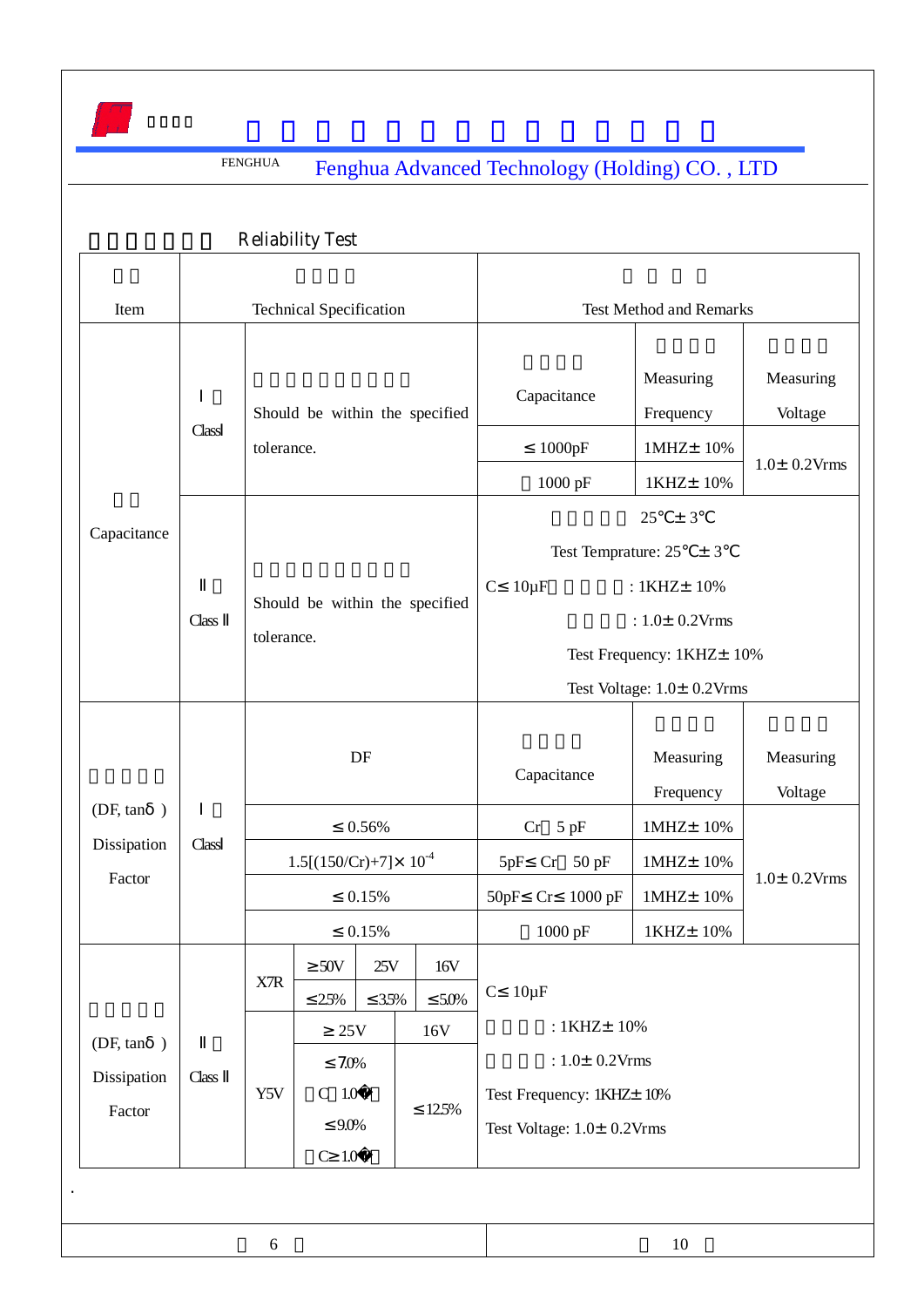

 $7$  and  $10$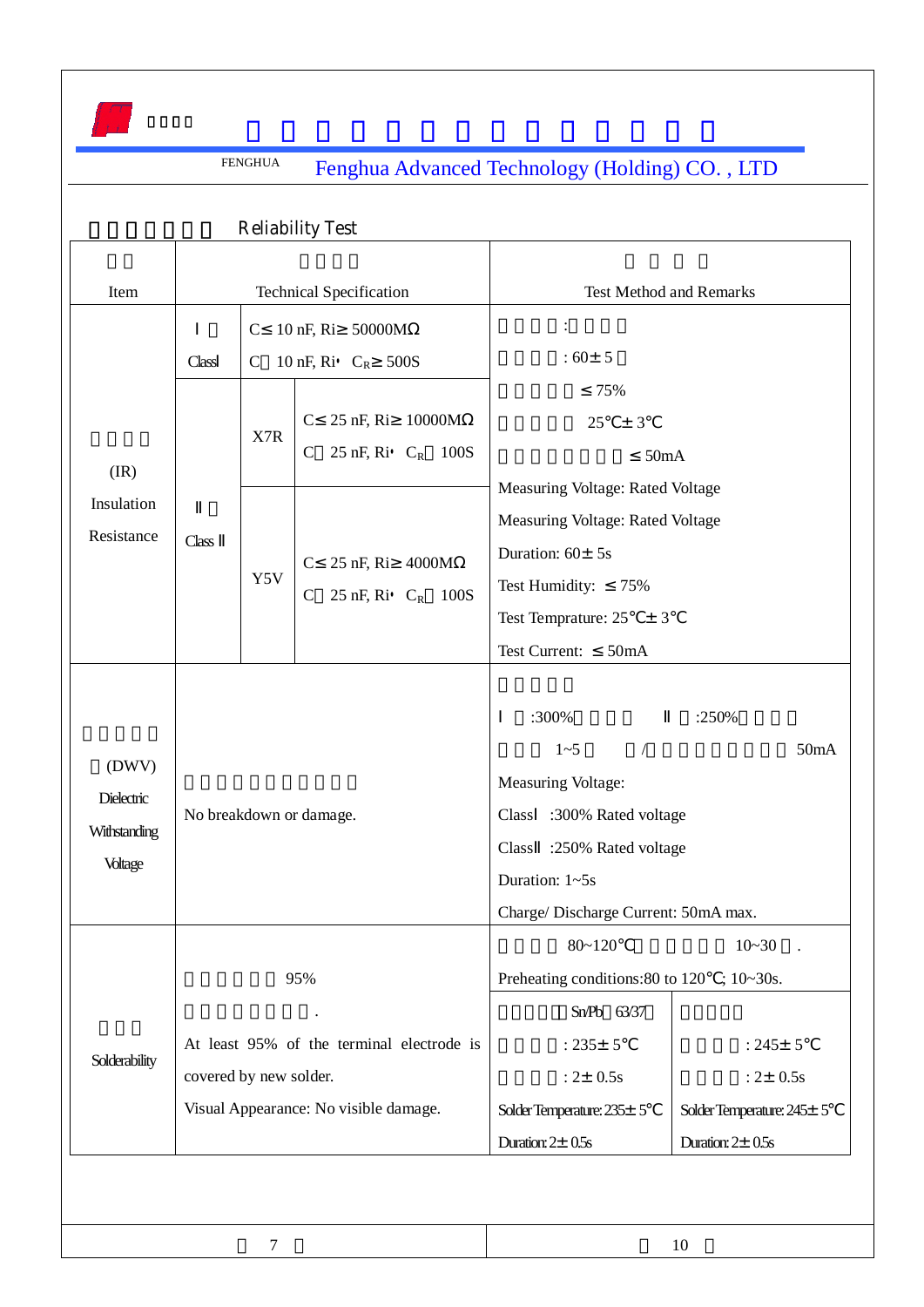

| Item                                                              | <b>Technical Specification</b> |                                          |                       |                               | <b>Test Method and Remarks</b>                                       |  |  |  |  |
|-------------------------------------------------------------------|--------------------------------|------------------------------------------|-----------------------|-------------------------------|----------------------------------------------------------------------|--|--|--|--|
|                                                                   |                                | <b>NPO</b>                               | X7R                   | Y5V<br>$-10 \rightarrow 20\%$ | $100 - 200$<br>10± 2                                                 |  |  |  |  |
|                                                                   | Item                           |                                          |                       |                               | $:265+5$                                                             |  |  |  |  |
|                                                                   | CC                             | $± 0.5\%$                                | $-5 \rightarrow 10\%$ |                               | : $10 \pm 1s$                                                        |  |  |  |  |
|                                                                   | DF<br>IR                       |                                          |                       |                               | 10<br>$\ddot{\phantom{0}}$                                           |  |  |  |  |
|                                                                   |                                | Same to initial value.                   |                       |                               | $24 \pm 2$<br>Preheating conditions: $100$ to $200$ ; $10\pm 2$ min. |  |  |  |  |
| Resistance<br>to Soldering<br>Heat                                |                                |                                          |                       |                               | Solder Temperature: 265± 5                                           |  |  |  |  |
|                                                                   |                                | Same to initial value.                   |                       |                               | Duration: $10 \pm 1s$                                                |  |  |  |  |
|                                                                   |                                |                                          | $\vdots$              | 95%                           | Clean the capacitor with solvent and examine it with a               |  |  |  |  |
|                                                                   |                                | Appearance No visible damage. At least   |                       |                               | 10X(min.) microscope.                                                |  |  |  |  |
|                                                                   |                                | 95% of the terminal electrode is covered |                       |                               | Recovery Time: 24± 2h                                                |  |  |  |  |
|                                                                   |                                | by new solder.                           |                       |                               | Recovery condition: Room temperature                                 |  |  |  |  |
|                                                                   |                                |                                          |                       |                               | $Al_2O_3$<br><b>PCB</b>                                              |  |  |  |  |
| Resistance<br>to Flexure<br>of Substrate<br>(Bending<br>Strength) |                                |                                          |                       |                               | 1mm                                                                  |  |  |  |  |
|                                                                   |                                |                                          |                       |                               | 0.5mm/sec.                                                           |  |  |  |  |
|                                                                   |                                |                                          |                       |                               | mm                                                                   |  |  |  |  |
|                                                                   |                                | Appearance: No visible damage.           |                       |                               | $T=10$<br>20<br>↑                                                    |  |  |  |  |
|                                                                   |                                |                                          |                       | $\pm$ 10%                     | $45 \pm 2$<br>$45 \pm 2$                                             |  |  |  |  |
|                                                                   |                                |                                          |                       |                               | Test Board: Al <sub>2</sub> O <sub>3</sub> or PCB                    |  |  |  |  |
|                                                                   |                                | ${\bf C}/{\bf C}$                        |                       |                               | Warp: 1mm                                                            |  |  |  |  |
|                                                                   |                                |                                          |                       |                               | Speed: 0.5mm/sec.                                                    |  |  |  |  |
|                                                                   |                                |                                          |                       |                               | Unit: mm                                                             |  |  |  |  |
|                                                                   |                                |                                          |                       |                               | The measurement should be made with the board in the                 |  |  |  |  |
|                                                                   |                                |                                          |                       |                               | bending position.                                                    |  |  |  |  |
|                                                                   |                                |                                          |                       |                               | 10±1S                                                                |  |  |  |  |
| Termination                                                       |                                |                                          |                       |                               | 5N                                                                   |  |  |  |  |
|                                                                   | No visible damage.<br>Adhesion |                                          |                       |                               | Applied Force: 5N<br>Duration: $10±1S$                               |  |  |  |  |

8 10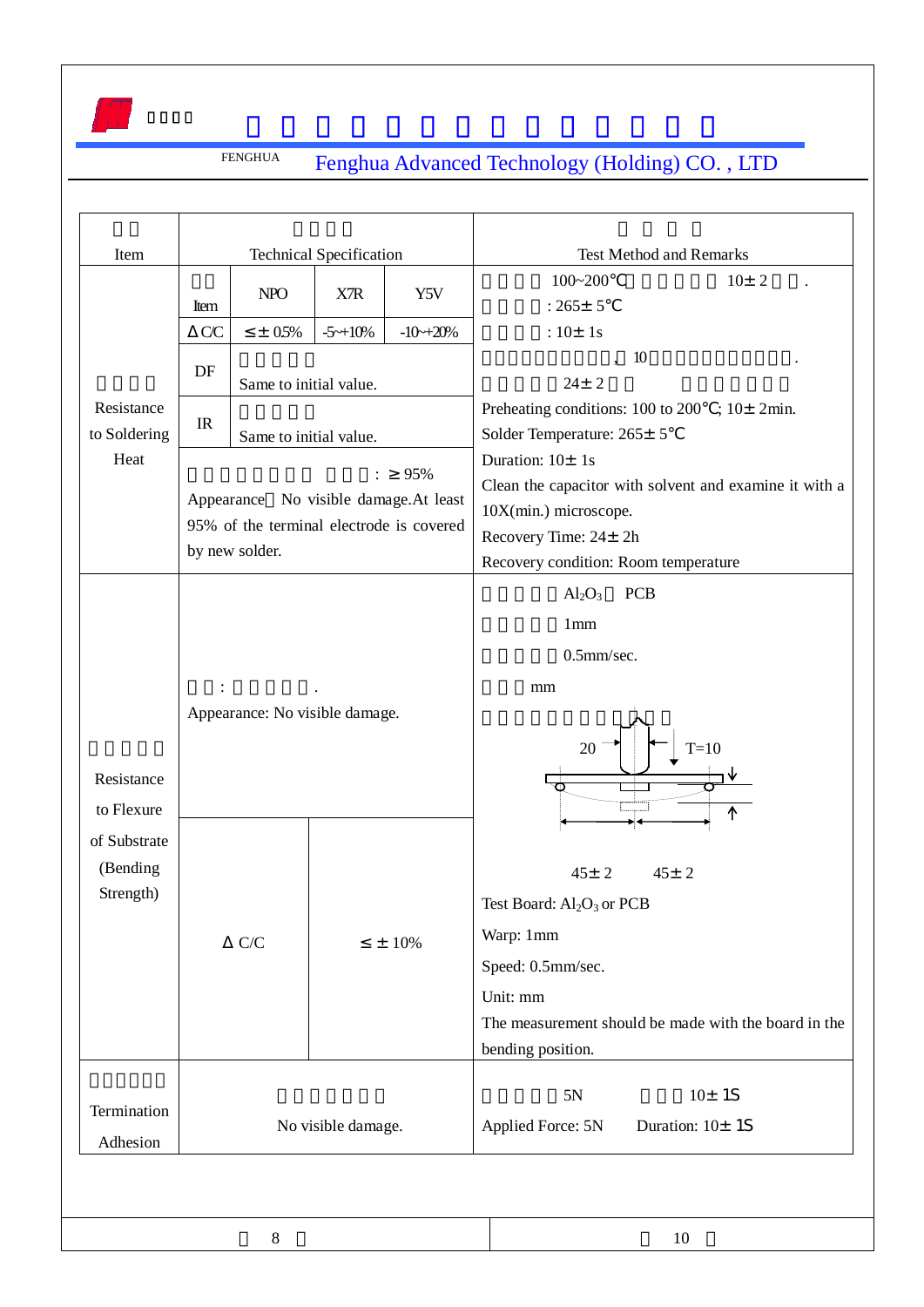| <b>Test Method and Remarks</b><br>Item<br><b>Technical Specification</b><br>$\overline{2}$<br>1<br>$C/C$ :<br>$24 \pm 1h$<br>5<br>$\pm$ 1% $\pm$ 1pF,<br>4<br>$B$ :<br>$±10\%$<br>$NPO/X7R/X5R: -55Y5V:-25Z5U:+10)$<br>30<br>1<br>E:<br>± 20%<br>$2 \quad 3$<br>2<br>$(+20)$<br>$NPO/X7R/X5R:+125\nY5V/Z5U:$ +85)<br>3<br>30<br>Class : $\pm$ 1% or $\pm$ 1pF,<br>3<br>4<br>$\overline{2}$<br>$(+20)$<br>whichever is larger.<br>$24 \pm 2h$<br>Temperature<br>Class : B:<br>$±10\%$<br>Preheating conditions: up-category temperature, 1h<br>E:<br>$\pm$ 20%<br>Cycle<br>Recovery time: $24 \pm 1h$<br><b>Initial Measurement</b><br>Cycling Times: 5 times, 1 cycle, 4 steps:<br>Time(min)<br>Temperature<br>Step<br>Low-category temp. (NPO/X7R/X5R: -55)<br>30<br>1<br>$\overline{2}$<br>$2 \quad 3$<br>Normal temp. (+20)<br>Up-category temp. (NPO/X7R/X5R:+125)<br>3<br>30<br>Normal temp. (+20)<br>$\overline{4}$<br>$2 \quad 3$<br>Recovery time after test: 24± 2h<br>$± 2\%$<br>$±$ 1pF,<br>$\ddot{\cdot}$<br>$B$ :<br>$±10\%$<br>E:<br>$± 30\%$<br>$40 \pm 2$<br>Class :<br>$\pm$ 2% or $\pm$ 1pF,<br>C/C<br>90~95%RH<br>whichever is larger.<br>$±10\%$<br>Class:<br>$B$ :<br>500<br>$± 30\%$<br>E:<br>50mA<br>$\overline{2}$<br>DF<br>Not more than twice of initial value.<br>24<br>) 48<br>$\left($<br>$\lambda$<br>€<br>Moisture<br>Ri 2500M<br>Temperature: $40 \pm 2$<br>$\text{Ri}$ $\mathcal{L}$ 25S<br>Resistance<br>Humidity: 90~95%RH<br>Voltage: Rated Voltage<br>2500M<br>Ri<br>€<br>Class<br>: Ri<br>Duration: 500h<br>25S whichever is smaller.<br>$_{\rm IR}$<br>Charge/Discharge Current: 50mA max.<br>Ri C 25S<br>1000M<br>Ri<br>Recovery conditions: Room temperature<br>Recovery Time: 24h (Class1) or 48h (Class2)<br>Ri<br>1000M<br>€<br>: Ri<br>Class<br>25S whichever is smaller.<br>Appearance: No visible damage.<br>9<br>10 |  | <b>FENGHUA</b> |  | Fenghua Advanced Technology (Holding) CO., LTD |  |  |
|---------------------------------------------------------------------------------------------------------------------------------------------------------------------------------------------------------------------------------------------------------------------------------------------------------------------------------------------------------------------------------------------------------------------------------------------------------------------------------------------------------------------------------------------------------------------------------------------------------------------------------------------------------------------------------------------------------------------------------------------------------------------------------------------------------------------------------------------------------------------------------------------------------------------------------------------------------------------------------------------------------------------------------------------------------------------------------------------------------------------------------------------------------------------------------------------------------------------------------------------------------------------------------------------------------------------------------------------------------------------------------------------------------------------------------------------------------------------------------------------------------------------------------------------------------------------------------------------------------------------------------------------------------------------------------------------------------------------------------------------------------------------------------------------------------------------------------------------------------------------|--|----------------|--|------------------------------------------------|--|--|
|                                                                                                                                                                                                                                                                                                                                                                                                                                                                                                                                                                                                                                                                                                                                                                                                                                                                                                                                                                                                                                                                                                                                                                                                                                                                                                                                                                                                                                                                                                                                                                                                                                                                                                                                                                                                                                                                     |  |                |  |                                                |  |  |
|                                                                                                                                                                                                                                                                                                                                                                                                                                                                                                                                                                                                                                                                                                                                                                                                                                                                                                                                                                                                                                                                                                                                                                                                                                                                                                                                                                                                                                                                                                                                                                                                                                                                                                                                                                                                                                                                     |  |                |  |                                                |  |  |
|                                                                                                                                                                                                                                                                                                                                                                                                                                                                                                                                                                                                                                                                                                                                                                                                                                                                                                                                                                                                                                                                                                                                                                                                                                                                                                                                                                                                                                                                                                                                                                                                                                                                                                                                                                                                                                                                     |  |                |  |                                                |  |  |
|                                                                                                                                                                                                                                                                                                                                                                                                                                                                                                                                                                                                                                                                                                                                                                                                                                                                                                                                                                                                                                                                                                                                                                                                                                                                                                                                                                                                                                                                                                                                                                                                                                                                                                                                                                                                                                                                     |  |                |  |                                                |  |  |
|                                                                                                                                                                                                                                                                                                                                                                                                                                                                                                                                                                                                                                                                                                                                                                                                                                                                                                                                                                                                                                                                                                                                                                                                                                                                                                                                                                                                                                                                                                                                                                                                                                                                                                                                                                                                                                                                     |  |                |  |                                                |  |  |
|                                                                                                                                                                                                                                                                                                                                                                                                                                                                                                                                                                                                                                                                                                                                                                                                                                                                                                                                                                                                                                                                                                                                                                                                                                                                                                                                                                                                                                                                                                                                                                                                                                                                                                                                                                                                                                                                     |  |                |  |                                                |  |  |
|                                                                                                                                                                                                                                                                                                                                                                                                                                                                                                                                                                                                                                                                                                                                                                                                                                                                                                                                                                                                                                                                                                                                                                                                                                                                                                                                                                                                                                                                                                                                                                                                                                                                                                                                                                                                                                                                     |  |                |  |                                                |  |  |
|                                                                                                                                                                                                                                                                                                                                                                                                                                                                                                                                                                                                                                                                                                                                                                                                                                                                                                                                                                                                                                                                                                                                                                                                                                                                                                                                                                                                                                                                                                                                                                                                                                                                                                                                                                                                                                                                     |  |                |  |                                                |  |  |
|                                                                                                                                                                                                                                                                                                                                                                                                                                                                                                                                                                                                                                                                                                                                                                                                                                                                                                                                                                                                                                                                                                                                                                                                                                                                                                                                                                                                                                                                                                                                                                                                                                                                                                                                                                                                                                                                     |  |                |  |                                                |  |  |
|                                                                                                                                                                                                                                                                                                                                                                                                                                                                                                                                                                                                                                                                                                                                                                                                                                                                                                                                                                                                                                                                                                                                                                                                                                                                                                                                                                                                                                                                                                                                                                                                                                                                                                                                                                                                                                                                     |  |                |  |                                                |  |  |
|                                                                                                                                                                                                                                                                                                                                                                                                                                                                                                                                                                                                                                                                                                                                                                                                                                                                                                                                                                                                                                                                                                                                                                                                                                                                                                                                                                                                                                                                                                                                                                                                                                                                                                                                                                                                                                                                     |  |                |  |                                                |  |  |
|                                                                                                                                                                                                                                                                                                                                                                                                                                                                                                                                                                                                                                                                                                                                                                                                                                                                                                                                                                                                                                                                                                                                                                                                                                                                                                                                                                                                                                                                                                                                                                                                                                                                                                                                                                                                                                                                     |  |                |  |                                                |  |  |
|                                                                                                                                                                                                                                                                                                                                                                                                                                                                                                                                                                                                                                                                                                                                                                                                                                                                                                                                                                                                                                                                                                                                                                                                                                                                                                                                                                                                                                                                                                                                                                                                                                                                                                                                                                                                                                                                     |  |                |  |                                                |  |  |
|                                                                                                                                                                                                                                                                                                                                                                                                                                                                                                                                                                                                                                                                                                                                                                                                                                                                                                                                                                                                                                                                                                                                                                                                                                                                                                                                                                                                                                                                                                                                                                                                                                                                                                                                                                                                                                                                     |  |                |  |                                                |  |  |
|                                                                                                                                                                                                                                                                                                                                                                                                                                                                                                                                                                                                                                                                                                                                                                                                                                                                                                                                                                                                                                                                                                                                                                                                                                                                                                                                                                                                                                                                                                                                                                                                                                                                                                                                                                                                                                                                     |  |                |  |                                                |  |  |
|                                                                                                                                                                                                                                                                                                                                                                                                                                                                                                                                                                                                                                                                                                                                                                                                                                                                                                                                                                                                                                                                                                                                                                                                                                                                                                                                                                                                                                                                                                                                                                                                                                                                                                                                                                                                                                                                     |  |                |  |                                                |  |  |
|                                                                                                                                                                                                                                                                                                                                                                                                                                                                                                                                                                                                                                                                                                                                                                                                                                                                                                                                                                                                                                                                                                                                                                                                                                                                                                                                                                                                                                                                                                                                                                                                                                                                                                                                                                                                                                                                     |  |                |  |                                                |  |  |
|                                                                                                                                                                                                                                                                                                                                                                                                                                                                                                                                                                                                                                                                                                                                                                                                                                                                                                                                                                                                                                                                                                                                                                                                                                                                                                                                                                                                                                                                                                                                                                                                                                                                                                                                                                                                                                                                     |  |                |  |                                                |  |  |
|                                                                                                                                                                                                                                                                                                                                                                                                                                                                                                                                                                                                                                                                                                                                                                                                                                                                                                                                                                                                                                                                                                                                                                                                                                                                                                                                                                                                                                                                                                                                                                                                                                                                                                                                                                                                                                                                     |  |                |  |                                                |  |  |

 $\int_{\Omega} d\tau$